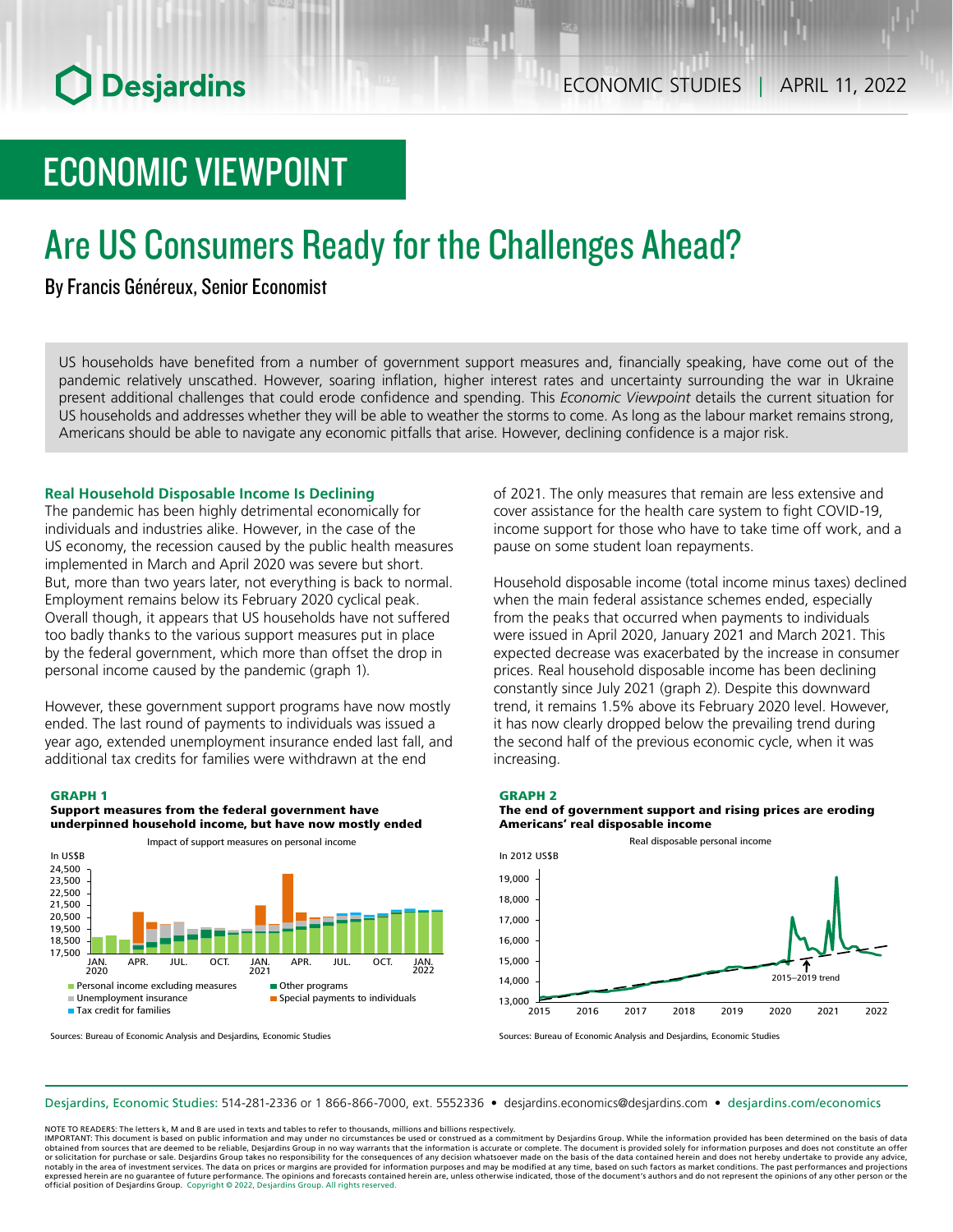## **Accumulated Savings Remain High**

The sharp growth in personal income during the pandemic and the payments to individuals in particular changed households' saving habits. This shift in saving habits was also a result of forced changes to consumer spending, particularly on services, due to public health measures.

U.S. Census Bureau surveys give us an idea of what American households did with the extra income they received through their coronavirus stimulus cheques. Households generally spent the payment issued at the beginning of the pandemic, whereas the payments issued in 2021 were more often saved or used to pay off debt (table 1).

## TABLE 1

The 2021 federal support payments mostly went to savings and debt repayment

|                                  | <b>AMOUNTS</b><br><b>PAID OUT</b> | <b>PERCENTAGE</b><br><b>SPENT</b> | <b>PERCENTAGE</b><br><b>SAVED</b> | <b>PERCENTAGE</b><br><b>USED TO REPAY</b><br><b>DEBT</b> |
|----------------------------------|-----------------------------------|-----------------------------------|-----------------------------------|----------------------------------------------------------|
| First payment<br>(April 2020)    | US\$1,200<br>per person           | 73.0%                             | 12.5%                             | 14.6%                                                    |
| Second payment<br>(January 2021) | <b>US\$600</b><br>per person      | 25.8%                             | 22.4%                             | 51.8%                                                    |
| Third payment<br>(March 2021)    | US\$1,400<br>per person           | 22.5%                             | 25.3%                             | 52.3%                                                    |

Sources: U.S. Census Bureau, Federal Reserve Bank of Dallas and Desjardins, Economic Studies

If we compare savings activity during the pandemic to the pre-pandemic trend, we see that savings increased by a total of nearly US\$2.2 trillion (in constant 2012 US\$) (graph 3). This is equivalent to 16.6% of annual consumer spending before the pandemic, which is a considerable amount and puts US households in a particularly solid financial position. It also partly explains why real consumer spending remains fairly strong

#### GRAPH 3

## Savings are up considerably since the pandemic began



Sources: Bureau of Economic Analysis and Desjardins, Economic Studies

despite several consecutive months of declining real disposable income.

So, where have these savings gone? Are they really available for US households to quickly finance their spending or various projects? The Financial Accounts of the United States published quarterly by the Federal Reserve provide further insight here. The data shows that the excess savings households accumulated during the pandemic were generally held as bank deposits (graph 4), with notable peaks in the second quarter of 2020 (first payment) and the first quarter of 2021 (second and third payments). However, despite increasing over the last two years, deposits still only make up a relatively small proportion of households' total financial assets, the majority of which are held in securities and retirement funds (graph 5). Stellar market returns since the collapse during the first wave of COVID-19 have boosted the value of households' holdings in equities and mutual funds.

## GRAPH 4 Most additional savings were placed in deposits



\* Deposits include cash, demand deposits, term deposits, short-term investments and investments in money-market funds.

Sources: Federal Reserve Board and Desjardins, Economic Studies

#### GRAPH 5

## However, households' financial assets are still concentrated outside deposits



Sources: Federal Reserve Board and Desjardins, Economic Studies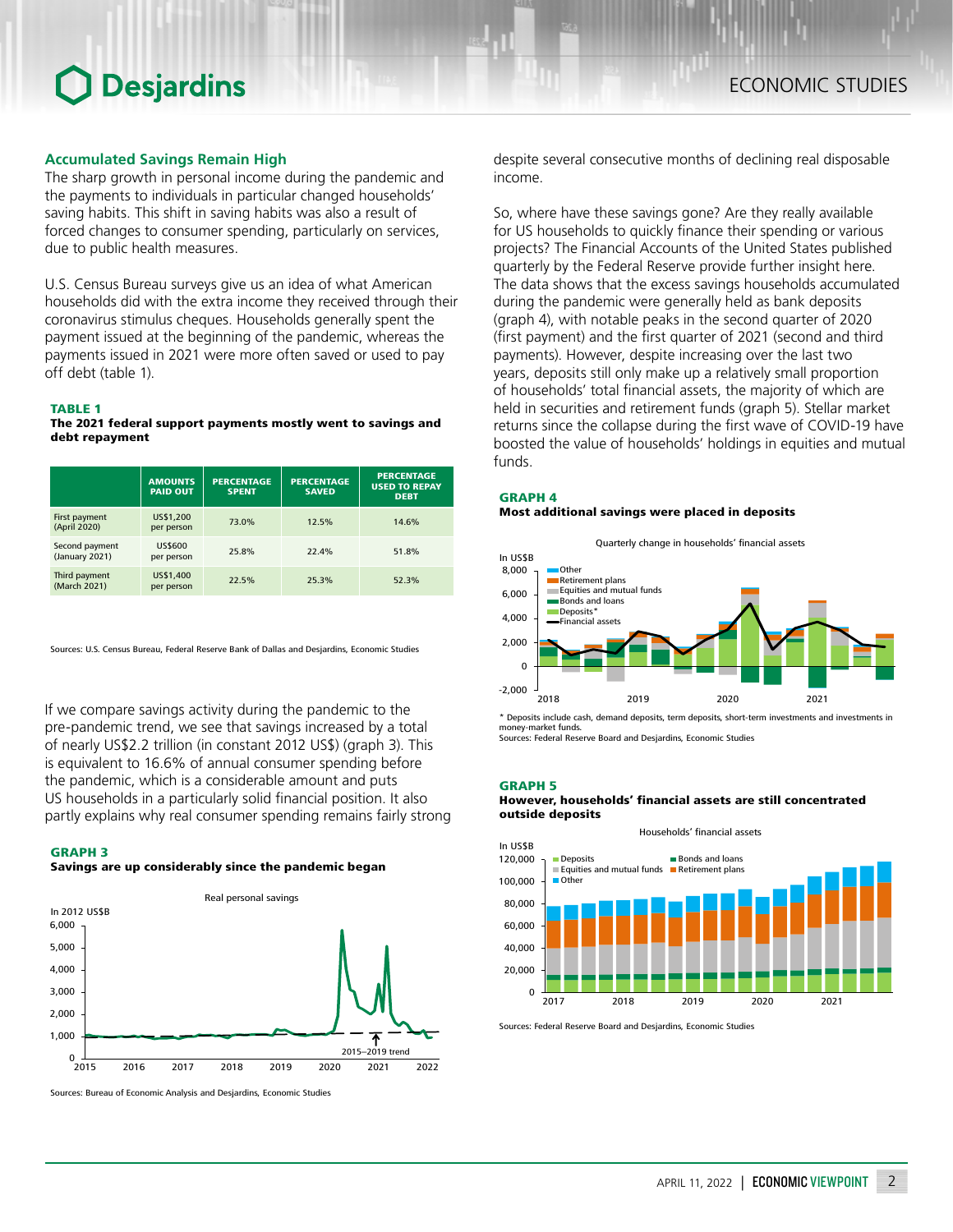Obviously there are several factors that could cause households' financial assets to drop in value. First, weak disposable income and the end of special payments from the federal government are already leading to lower savings rates than before, which will considerably slow deposit growth. In February 2022, the savings rate was 6.3%, well below the 2019 average of 7.6%. The savings rate was as high as 33.8% in April 2020 and 26.6% in March 2021. But these peaks were clearly outliers resulting from government payments and fewer spending opportunities.

Second, the current backdrop is less conducive to strong bull markets. The war in Ukraine is increasing uncertainty, business costs are under pressure, some industries are having difficulty fulfilling orders, stock market valuation levels are high and interest rates are rising. All these factors are tempering the growth outlook for the major stock indexes.

## **Debt Is Relatively Stable**

Surveys indicate that US households took advantage of the government payments and public health measures, which reduced opportunities for discretionary spending, to shore up their personal finances. That said, in contrast to the information in table 1 on page 2, this "clean up" primarily took place early

### GRAPH 6



Sources: Federal Reserve Board and Desjardins, Economic Studies

Debt has been dominated by mortgages

#### GRAPH 7





Sources: Mortgage Bankers Association and Desjardins, Economic Studies

in the pandemic. We can see that household mortgage debt did not decline (graph 6). Demand for refinancing was high as households wanted to take advantage of plummeting interest rates (graph 7). The recovery of the housing market in turn stimulated the mortgage market, including for home purchases.

Households tended to shore up their consumer debt first. The drop in consumer spending at the very beginning of the pandemic and the increase in disposable income thanks to the US\$1,200 stimulus cheques issued in April 2020 caused outstanding loans to fall considerably, especially for revolving credit such as credit cards and lines of credit (graph 8). Use of consumer loans has picked up again since but remains below pre-pandemic levels (graph 9).

Overall, the debt situation for US households remains quite enviable and in a much better position than before the Great Recession in 2008–2009 (graph 10 on page 4). Despite the recent increase in housing prices, outstanding mortgage levels are still relatively modest compared to household income. This positive situation is also apparent when comparing the United States to other advanced countries (graph 11 on page 4).

#### GRAPH 8





Sources: Federal Reserve Board and Desjardins, Economic Studies

## GRAPH 9

### Use of consumer loans has picked up, but remains below prepandemic levels



Sources: Bureau of Economic Analysis and Desjardins, Economic Studies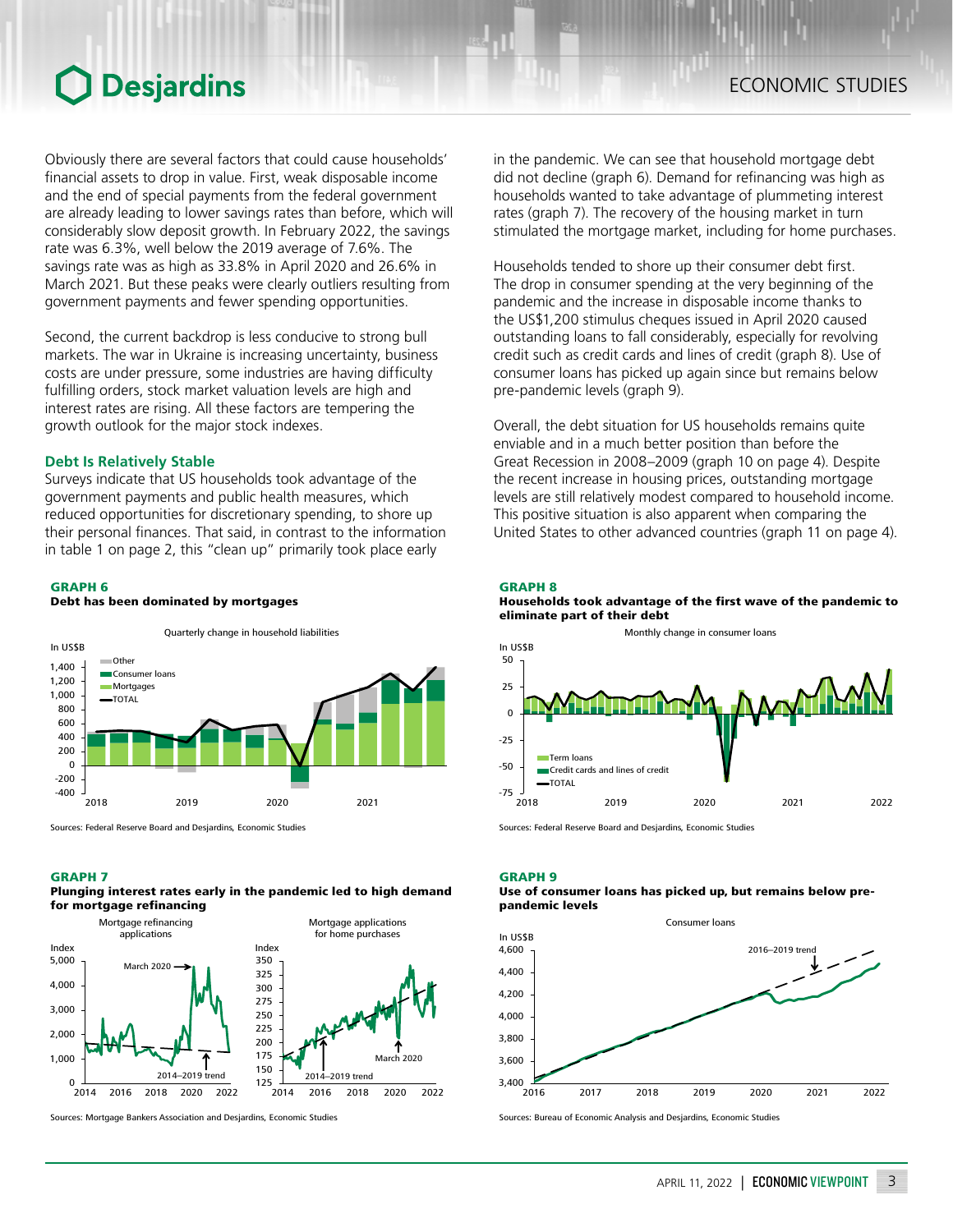#### GRAPH 10

Total household debt is relatively stable



Sources: Federal Reserve Board and Desjardins, Economic Studies

### GRAPH 11

Of the G7 countries, household debt has declined the most in the United States over the last decade



#### and Desjardins, Economic Studies

## **The Challenge of Rising Interest Rates**

Although the US economy may be less vulnerable than others to any interest rate hikes, it is by no means immune. The housing market could react quite sharply to increases in mortgage interest rates. Graph 7 on page 3 shows that recent rate increases are eroding demand for mortgages.

Low interest rates during the first waves of the pandemic offset the impact of higher home prices on mortgage payments. By refinancing, households were able to keep their payments low or even reduce them (graph 12). However, we are now seeing a major shift. Mortgage interest rates have been rising rather sharply for a few months now. Thirty-year fixed rates rose from a low of 2.65% to 3.11% in early 2021 and then jumped to 4.67% in early April 2022. These higher interest rates may trigger a decline in home sales (graph 13). For those who choose to buy anyway, their discretionary income after their mortgage payment will certainly take a hit.

#### GRAPH 12

Low rates have helped to limit the impact of rising home prices, but the situation is expected to reverse



Sources: Mortgage Bankers Association, National Association of Realtors and Desjardins, Economic Studies

#### GRAPH 13 Rising interest rates could considerably slow the US residential real estate market



Trends in mortgage rates also influence consumer spending. For example, falling rates at the beginning of the pandemic led to a wave of refinancing that allowed borrowers to negotiate lower mortgage payments. This freed up additional discretionary income to use on consumer spending or saving. Clearly, higher interest rates will curb this trend. Moreover, by slowing down the real estate market, rising interest rates are also reducing purchases associated with buying a home, including renovations, furniture, appliances and other household accessories.

Higher interest rates on consumer loans will have a direct impact by tempering spending on durable goods, including vehicles. These sectors are already struggling with global supply chain issues. Some pent-up demand caused by these supply chain woes could return at some point once these issues are behind us. However, demand is unlikely to escape the impact of increased rates and could be affected. This is what the Federal Reserve seeks to accomplish in order to cool inflationary pressures.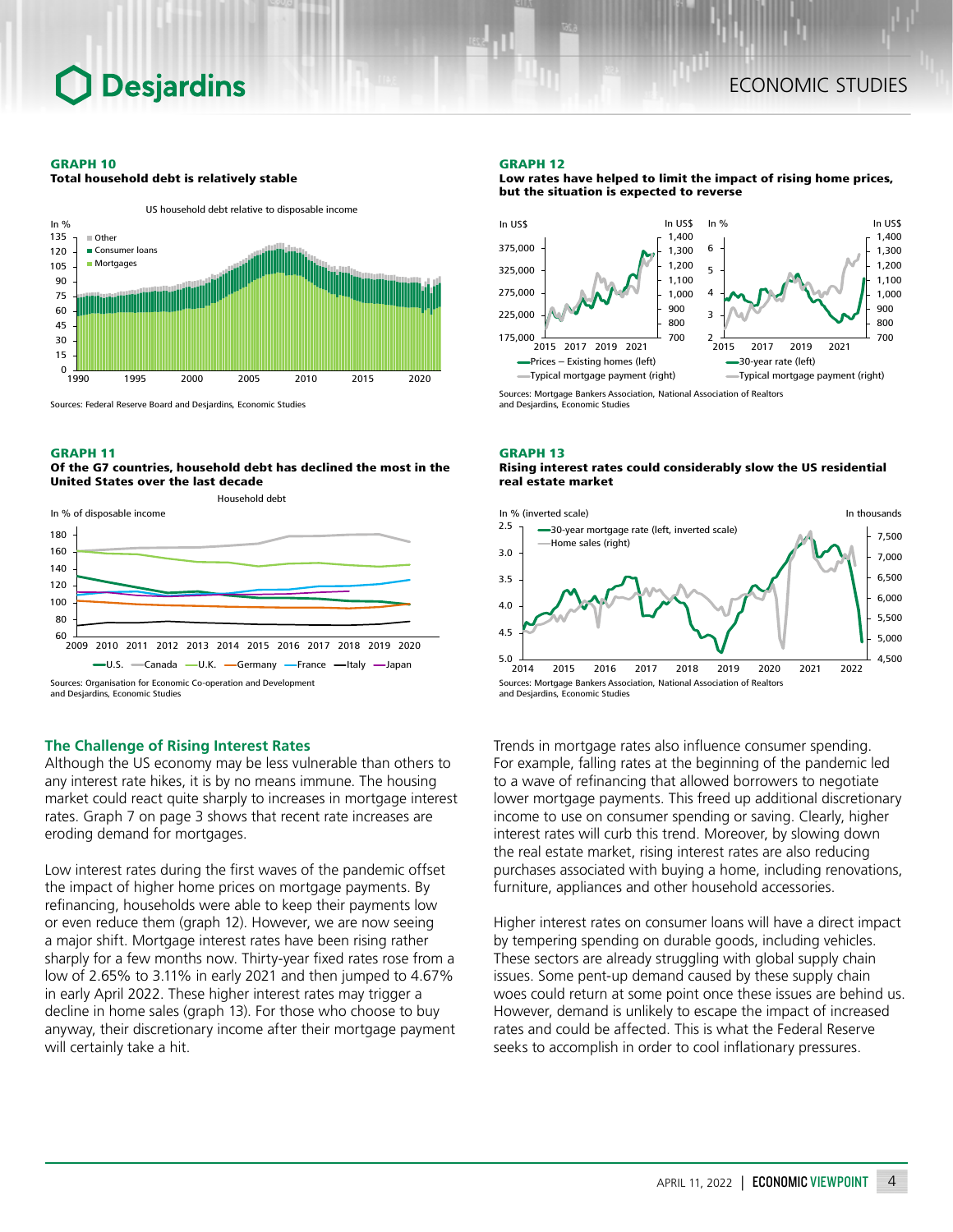## **Inflation Is Eroding Wages**

The supply chain issues mentioned above have been a pivotal factor in the soaring inflation the US economy has been experiencing for nearly a year now. Consumer prices have not seen such a rise for 40 years. The consumer price index hit 7.9% in February and is expected to climb further over the coming months.

High inflation is an additional challenge for households. As we have seen previously, real household disposable income has been declining constantly for several months. This is especially remarkable given that wages have been rising sharply, but not enough to completely offset the continually soaring cost of living (graph 14).

### GRAPH 14

Real hourly wage increases have been rare over the past year



Sources: Bureau of Labor Statistics and Desjardins, Economic Studies

This situation is in sharp contrast to the last economic cycle. Apart from during temporary periods of soaring oil prices, since the recession in 2008–2009 wages have increased more quickly than consumer prices. Despite a relatively slow economic recovery in the 2010s, real wages made solid strides (graph 15). The situation is different now. Employees and households are understandably not accustomed to such a decline in their relative standard of living.

GRAPH 15

## Prices are now increasing much more quickly than median wages



Sources: Bureau of Labor Statistics, Federal Reserve Bank of Atlanta and Desjardins, Economic Studies

### **Confidence Has Been Damaged**

Even before the war in Ukraine, rising inflation was a major challenge for households and one of the main reasons that certain consumer confidence indexes had been declining since mid‑2021.

Russia's invasion on February 24 exacerbated the situation. One economic impact of the war is the sharp rise in oil prices and, as a result, gasoline prices. The cost of filling up reached an all-time high in March in current dollars. This will force households to allocate a greater portion of their income to transportation costs (graph 16). This loss of discretionary income will have a negative impact on other types of spending and savings trends.

## GRAPH 16

GRAPH 17

Gas will erode a significant portion of household income



Higher gas and food prices (the latter have risen 7.6% year-onyear) are impacting household confidence indexes. These are the prices that consumers watch most closely, and their recent jumps are one of the main factors behind the deterioration of certain confidence indexes, in particular the University of Michigan consumer sentiment index (graph 17).



Sources: Conference Board, University of Michigan and Desjardins, Economic Studies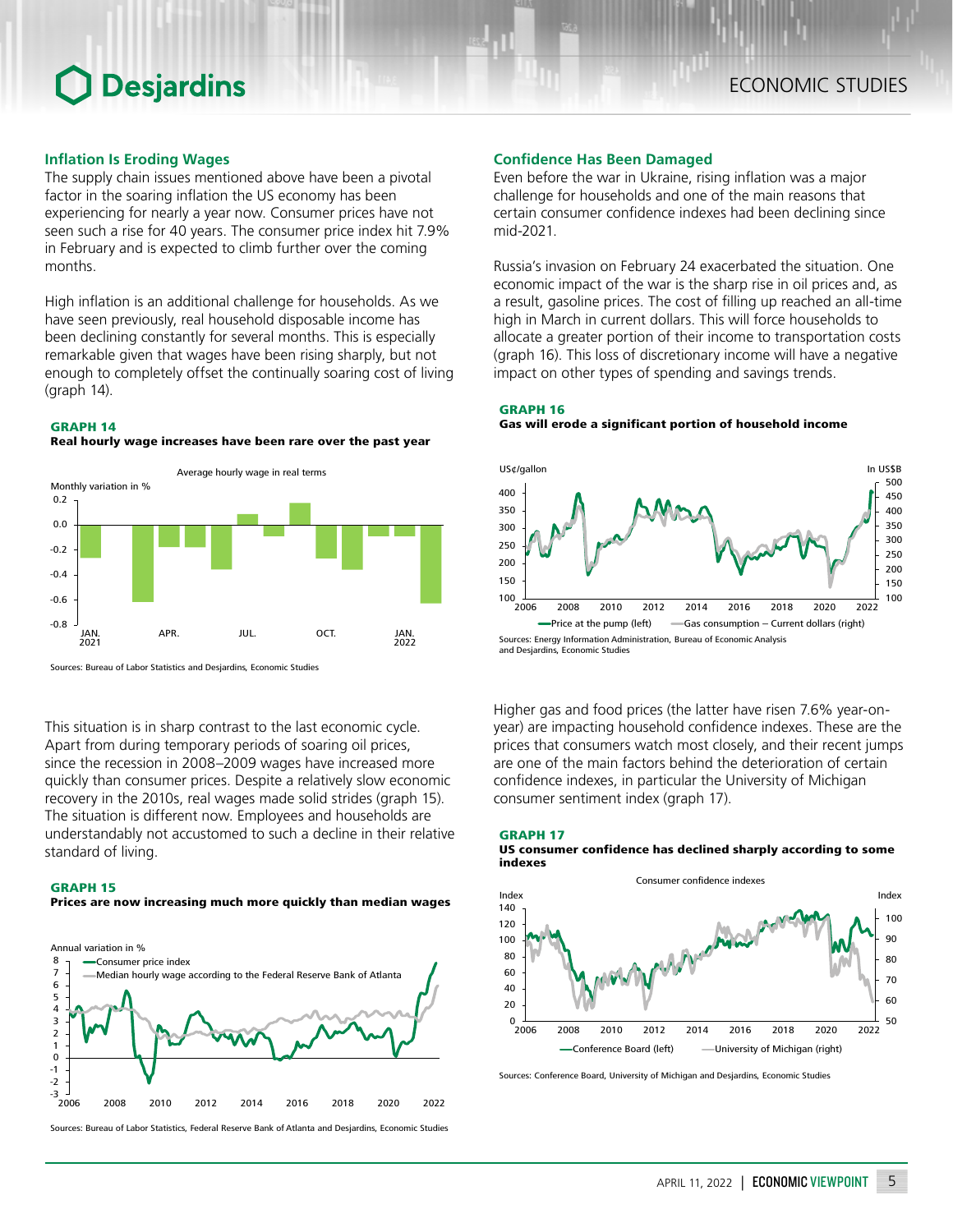The uncertainty triggered by the war in Ukraine, and the resulting gas price hike and sliding stock markets, could continue to dampen household sentiment over the coming months. A decline in household confidence usually shows up in weaker real consumer spending growth (notwithstanding the major fluctuations caused by successive waves of the pandemic) (graph 18).

### GRAPH 18





Sources: University of Michigan, Bureau of Labor Statistics and Desjardins, Economic Studies

## **The Post-Pandemic Recovery Is Not Yet Complete**

Although US consumers are facing a number of headwinds, there are more positive factors at play too.

First, the service sector recovery is still incomplete. Amid the multiple changes imposed by the pandemic and the measures to contain it, consumer spending habits shifted completely. When COVID‑19 arrived in March 2020, sales contracted virtually across the board, with the exception of grocery stores. The recovery, driven by the first round of government assistance, was more uneven (graph 19). Real consumer spending on goods recovered quickly and reached extraordinary levels. Meanwhile, services especially contact-intensive services—had to endure the impact

### GRAPH 19

## The real consumer spending picture has changed dramatically during the pandemic



Sources: Bureau of Economic Analysis and Desjardins, Economic Studies

of public health measures for longer, as well as a degree of caution from households. In February 2022, real consumer spending on services was still lower than it was two years earlier.

We expect that the pent-up demand for services will enable this sector to continue to grow and attract consumers despite current and future difficulties. The situation is very different when it comes to goods. Some spending could well continue, but the trend is likely to be much slower and move back toward prepandemic levels that have been far exceeded over the last two years. Restrictions caused by lower disposable income, higher interest rates and relatively low confidence are expected to have a greater impact on goods than services.

The labour market is also continuing to recover. Job creation has been strong for some time in the United States, with nearly 600,000 monthly net new hires on average for the last six months. The unemployment rate has almost reached its prepandemic low and the 1,579,000 employment gap that remains could be closed by the summer. The solid labour market has helped certain confidence indicators to avoid falling too far into the doldrums. As we have seen, the increase in wages driven by high demand for workers is not completely offsetting the rise in the cost of living but is nonetheless mitigating a large part of it. It is also interesting to note that workers in the industries with the lowest wages and poorest job security are the ones who are currently benefiting from the largest pay raises. For example, the median hourly wage for workers ages 16–24 increased 11.4% in the 12 months ending in February, which is well above inflation.

The labour market still seems to have the wind in its sails. The number of job openings remains much higher than the number of job seekers (graph 20). Households' lack of concern over the labour market is a major supporting factor in the current economy.

#### GRAPH 20



The number of job openings is still high while the number of job seekers is falling

Sources: Bureau of Labor Statistics and Desjardins, Economic Studies